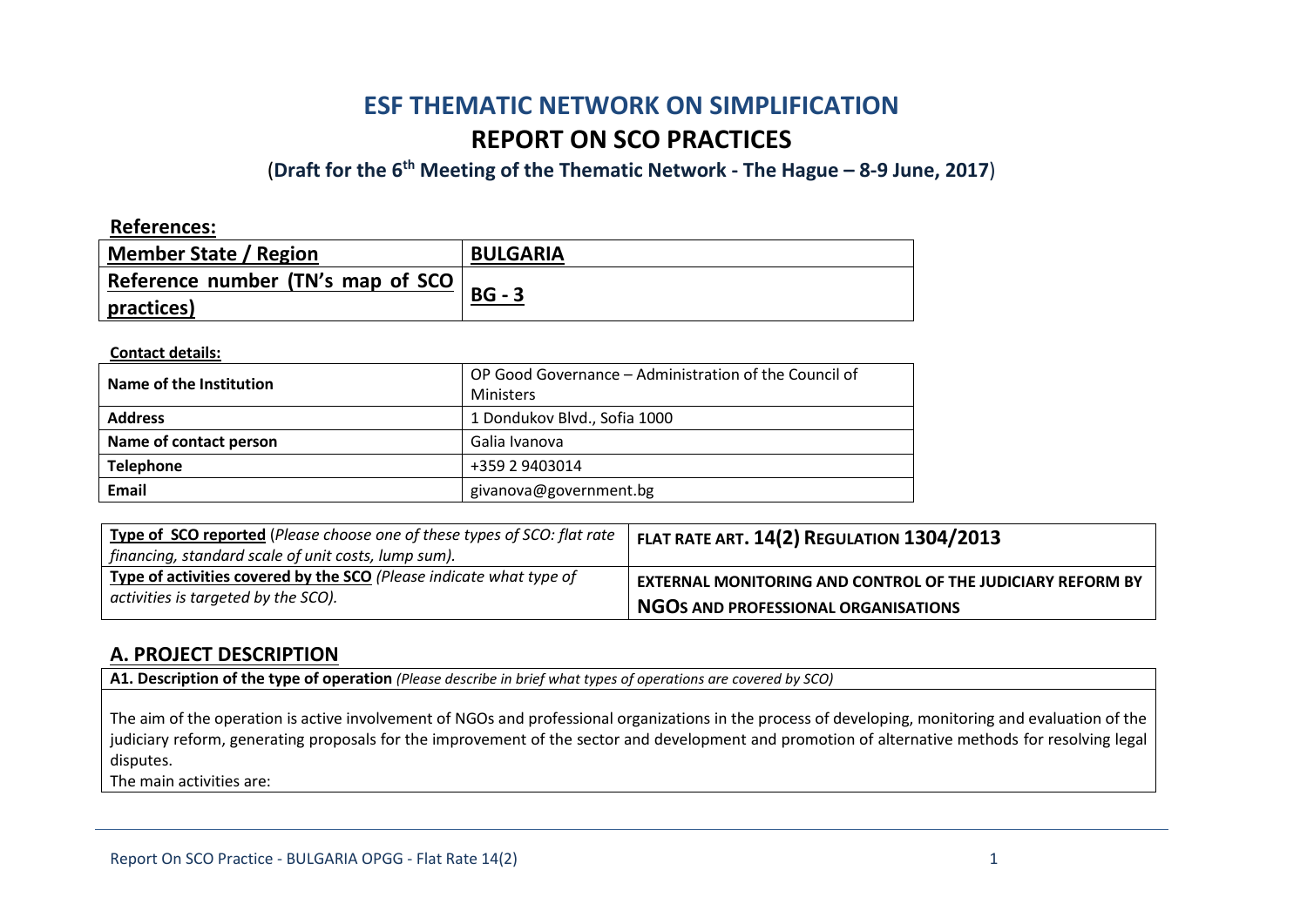- Analyses, studies, methodologies, models and assessments related to the judicial reform;
- Research and transfer of good practices and innovative solutions;
- Collection of data and development of databases to support both the process of modernization of the judicial system and the monitoring of judicial reform;
- Information campaigns for alternative methods for resolving legal disputes / mediation techniques and arbitration;
- Development of mechanisms and tools for acquiring feedback from judges, prosecutors and investigators on issues, concerning the administration of the judiciary;
- Development of mechanisms and tools for acquiring feedback from the citizens and the business on the effectiveness of the judiciary;
- Conferences, public discussions, round tables, etc. with the stakeholders;
- Seminars and trainings for experts, jurors, lawyers, mediators, arbitration judges.

**A2. Definition of outputs/results** (*Please give a short definition of outputs and/or results)*

Due to broadly formulated aim of the procedure and the large variety of eligible activities, specific outputs for the operation have not been predefined. The expected results of the operation are: increased civil control over the reform in the judicial system; increase in the number of actively involved NGOs in this process, recommendations for improvement of the judiciary and transfer of good practices; promotion of alternative dispute resolution methods; increase in the efficiency of the judiciary system and the public confidence in it.

The following program indicators are relevant to the operation:

- CO-20 Number of projects fully or partially implemented by social partners or non-governmental organizations
- Supported analyses, studies, researches, methodologies and evaluation related to the judiciary
- Projects for promotion and development of alternative methods for resolving legal disputes
- Introduction of new or improvement of the existing tools for the modernization of the judiciary

**A3. Beneficiaries** *(please indicate the types of beneficiaries involved in the operations covered by SCO)*

The eligible applicants under the operation are:

• NGOs:

 Professional organizations in the judiciary system (associations of judges, prosecutors, investigators, court officials, lawyers, mediators and arbitrators, etc.).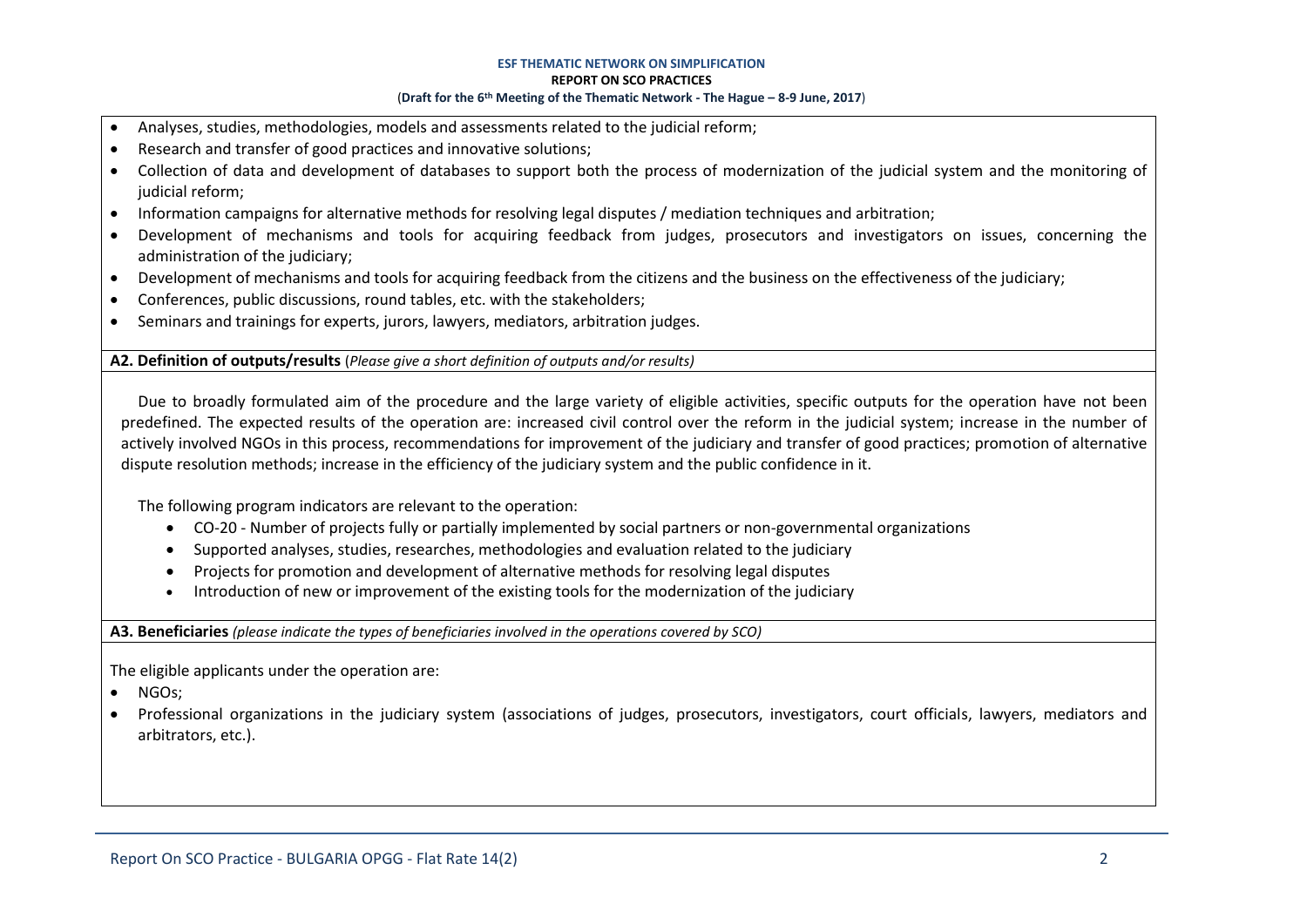#### **ESF THEMATIC NETWORK ON SIMPLIFICATION**

#### **REPORT ON SCO PRACTICES**

#### (**Draft for the 6th Meeting of the Thematic Network - The Hague – 8-9 June, 2017**)

| A4. Target group(s) (Please list target groups within projects covered by SCO) |  |  |
|--------------------------------------------------------------------------------|--|--|
|                                                                                |  |  |
| NGOs;                                                                          |  |  |
| Professional organizations;                                                    |  |  |
| Stakeholders in the judicial sector;                                           |  |  |
| National Institute for Reconciliation and Arbitration;                         |  |  |
| The civil society and the business.                                            |  |  |
|                                                                                |  |  |

### **B. METHODOLOGY AND CALCULATION METHOD**

**B.1 Methodology** *(please indicate which methodology/ies has/have been used: Fair, equitable and verifiable method / use of existing EU schemes for similar types of operation and beneficiary / Use of existing own national schemes for similar types of operations and beneficiaries / use of rates and specific methods enshrined in the regulation or in a delegated act / use of a draft budget /combination of methodologies). Please indicate if the concerned SCO has been covered by Art. 14(1) ESF)*

A flat rate is applied under Article 67(5)(d) of Regulation (EU) No 1303/2013 – fund specific rules (ESF).

**B.2 Calculation Methods** *(please describe how the calculations have been made)*

In accordance with Article 14(2) of Regulation (EU) No 1304/2013, a flat rate of up to 40 % of the eligible direct staff costs is used in order to cover the remaining eligible costs of the operation. The provision does not require the Member State to execute any further calculation to determine or justify the applicable rate.

Direct staff costs are defined as the remuneration costs for the employees of the beneficiary or costs deriving from service contracts for external staff (based on an hourly staff rate). Staff costs include the base salary, paid to people for the hours worked for the implementation of the operation, including social and health security contributions paid by the employer, in line with national legislation. All the other categories of eligible costs of the project (other direct costs and indirect costs) are calculated on the basis of a flat rate up to 40%.

**B.3 Data source** *(please indicate the type of data used and the data source)*

N/A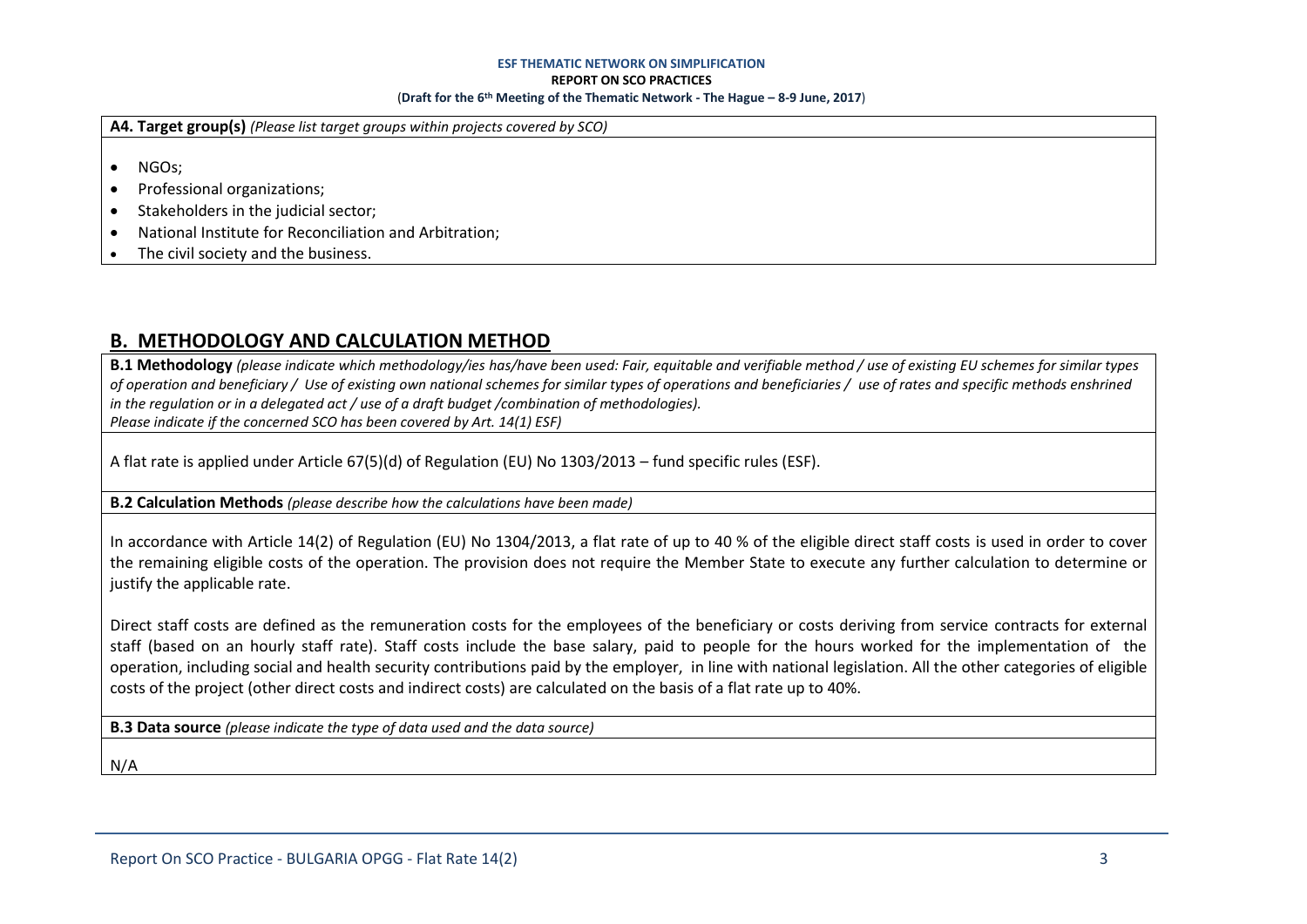## **C. IMPLEMENTATION OF SCO**

(*Please describe in brief what implementation rules and conditions have been set out)*

- The Beneficiary is responsible for the overall implementation of the project according to the contract;
- The Beneficiary does not have to provide any supporting documents concerning the costs calculated on the flat-rate basis in accordance with Article 14 (2) of Regulation (EC) No 1304/2013. Only reporting on the implementation of the activities and the achievement of the results, as well as proof of direct staff costs is required (pay slips, time sheets, etc.);
- The MA verifies the results and indicators achieved under the project and makes a 100 % verification check on the real direct staff costs. The amount verified for other costs is calculated on the basis of the eligible direct staff cost in the payment claim according to the agreed flat rate.

## **D. AUDIT TRAIL**

*(Please provide a brief description of the audit trail for the concerned SCO, including documents, key contents/conditions and procedures)*

In compliance with the CONDITIONS FOR IMPLEMENTATION of the Operation BG05SFOP001-3.003 - "CIVIL CONTROL ON THE REFORM IN THE JUDICIARY":

- The beneficiary/partner should establish and maintain an audit trail in accordance with the minimum requirements of Art. 25 of the Delegated Regulation (EU) № 480/2014 to allow for follow-up, verification, audit and evaluation by all stakeholders involved in the process of managing and controlling the funds under the Program;
- The BENEFICIARY should maintain an up-to-date register containing information about the location of the original project documents and the person responsible for their storage. The Register should be submitted to the Managing Authority upon submission of a request for interim and final payment;
- The beneficiary/partner is required to document and collect all information on the application of Regulation (EU) № 1407/2013. The documents thus drawn up must contain all the information necessary to show that they have been complied with the conditions of the Regulation. The documentation on individual 'de minimis' aid should be kept for a period of 10 budget years from the date of their submission.

## **E. ASSESSMENT BY THE AUDIT AUTHORITY(IES) INCLUDING EVENTUAL EX ANTE ASSESSMENT**

*(If relevant, please explain how the audit authority has been involved in preparation and assessment of the SCO).* 

The Audit Authority was informed about the intention of the MA to apply flat rate under Article 14 (2) of Regulation (EC) No 1304/2013, but did not give any comments or recommendations concerning the implementation of this simplified cost option.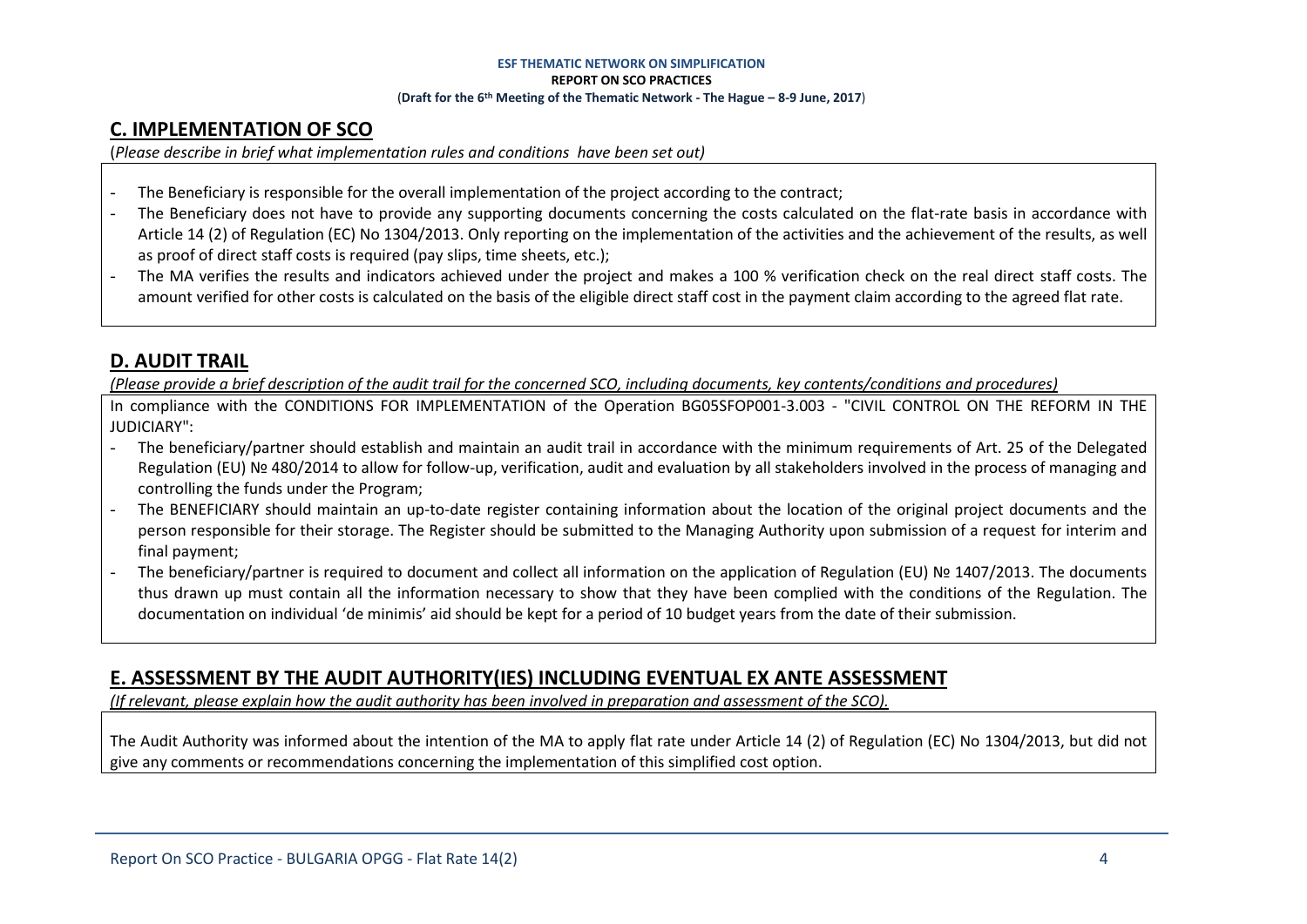### **F. IMPACT OR ADDED VALUE FOR THE MA, BENEFICIARIES AND OTHER STAKEHOLDERS**

*(Please explain how you have perceived impact/added value of the SCO for the MA, beneficiaries and other stakeholders).* 

No information about the actual impact or added value for the MA, beneficiaries and other stakeholders could be given at this stage, due to the fact that currently only a call for proposal has been launched and the deadline for the first application form submission was April 28, 2017. The evaluation of the project proposals is on the way.

The use of simplified cost options in the form of flat rate for projects financed under operation BG05SFOP001-3.003 "Civil control over the reform of the judiciary" is considered as an important step towards the simplification of procedures both for the beneficiaries and for the MA. It is expected that this approach will save considerable time and resources and will move the focus on achieving the expected results and indicators of the projects.

### **G. SPECIFIC ISSUES FACED WITHIN CALCULATION AND IMPLEMENTATION OF THE SCO**

*(Please indicate any issues/problems/challenges you have experienced when setting out or implementing the SCO, i.e. high workload, state aid, public procurement, national legislation, revenues etc.)*

The main challenges faced while setting out the SCO scheme were:

- Should the direct staff cost concern only the internal staff of the beneficiary or the beneficiary could use external staff as well. After an internal discussion a decision was made that due to the specifics of the operation and the eligible beneficiaries (NGOs), external staff costs will also be considered as direct staff costs;
- When should the amount of 40% flat rate be paid to the beneficiary should it be included in every interim payment (proportionally), when implementation of certain activities (deriving other costs) is reported or only in the final payment - taking into account the fact that the accomplished results could be finally checked at the end of project implementation. The proportionate approach was adopted.

### **H. LESSONS LEARNED AND POINTERS**

*(Please indicate any unforeseen practical implications that have emerged and any key lessons you have learned from the development and implementation of the concerned SCO practice).*

**N/A**